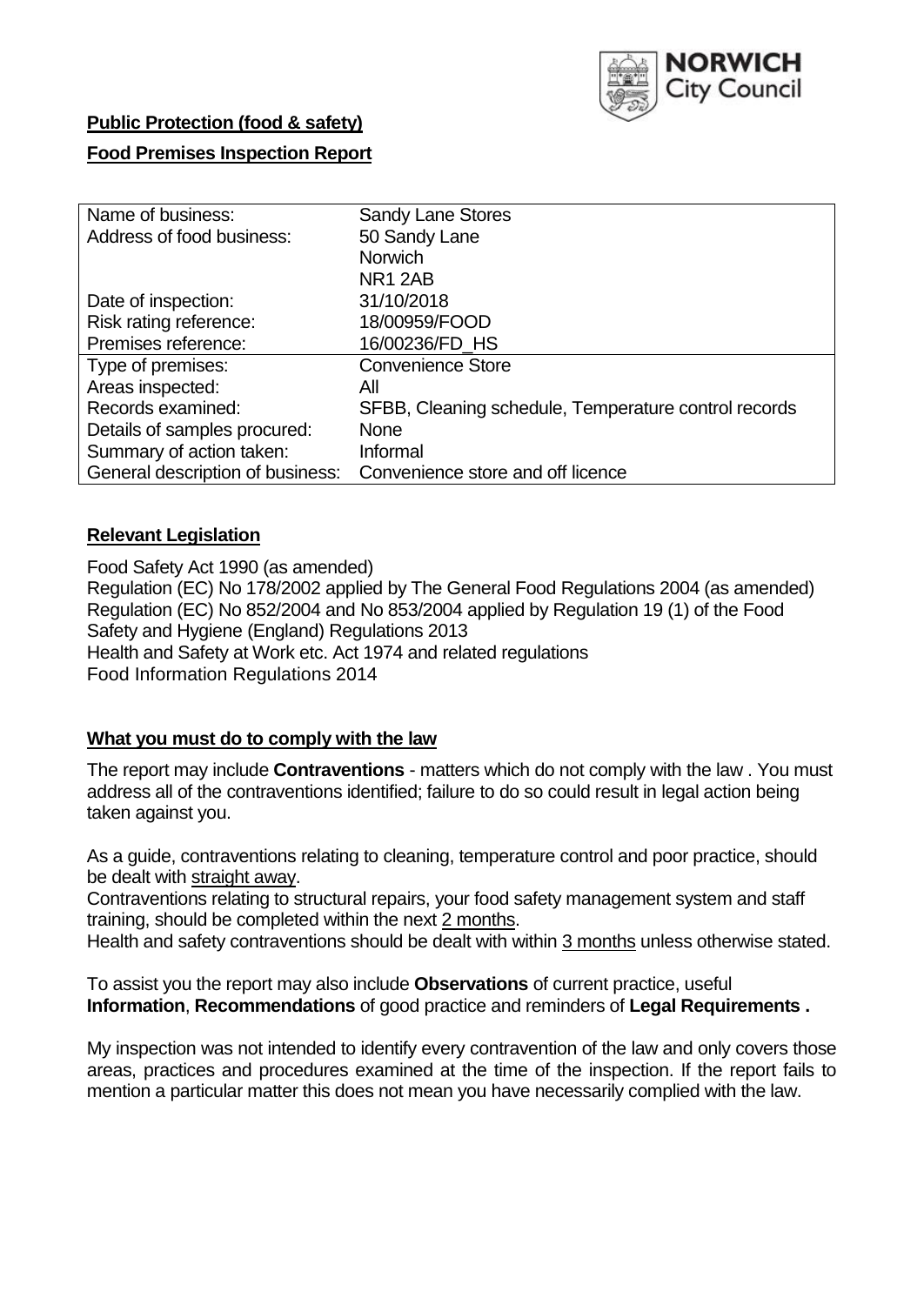# **FOOD SAFETY**

### **How we calculate your Food Hygiene Rating:**

The food safety section has been divided into the three areas which you are scored against for the hygiene rating: 1. food hygiene and safety procedures, 2. structural requirements and 3. confidence in management/control procedures. Each section begins with a summary of what was observed and the score you have been given. Details of how these scores combine to produce your overall food hygiene rating are shown in the table.

| <b>Compliance Area</b>                     |                         |                  |           | <b>You Score</b> |                |    |           |    |                |  |  |
|--------------------------------------------|-------------------------|------------------|-----------|------------------|----------------|----|-----------|----|----------------|--|--|
| Food Hygiene and Safety                    |                         |                  |           | 0                | 5              | 10 | 15        | 20 | 25             |  |  |
| <b>Structure and Cleaning</b>              |                         |                  | 0         | 5                | 10             | 15 | 20        | 25 |                |  |  |
| Confidence in management & control systems |                         |                  | 0         | 5                | 10             | 15 | 20        | 30 |                |  |  |
|                                            |                         |                  |           |                  |                |    |           |    |                |  |  |
| <b>Your Total score</b>                    | $0 - 15$                | 20               | $25 - 30$ |                  | $35 - 40$      |    | $45 - 50$ |    | > 50           |  |  |
| Your Worst score                           | $\overline{\mathbf{5}}$ | 10 <sup>10</sup> | 10        |                  | 15             |    | 20        |    | $\blacksquare$ |  |  |
|                                            |                         |                  |           |                  |                |    |           |    |                |  |  |
| <b>Your Rating is</b>                      | 5                       | $\overline{4}$   | 3         |                  | $\overline{2}$ |    |           |    | $\overline{0}$ |  |  |

Your Food Hygiene Rating is 5 - a very good standard



# **1. Food Hygiene and Safety**

Food hygiene standards are high. You demonstrated a very good standard of compliance with legal requirements. You have safe food handling practices and procedures and all the necessary control measures to prevent cross-contamination are in place. Some minor contraventions require your attention. **(Score 5)**

**Contravention** Freezers where seen to be iced up. You explained that they were regularly defrosted and that they were old units, but please monitor these units and ensure that food is frozen evenly throughout the freezer. This could lead to food safety issues if not monitored.

### Contamination risks

**Observation** Contamination risks were controlled.

#### Hand-washing

**Recommendation** I recommend changing the hand towel in the WC area on a daily basis rather than every two or three days.

### Personal Hygiene